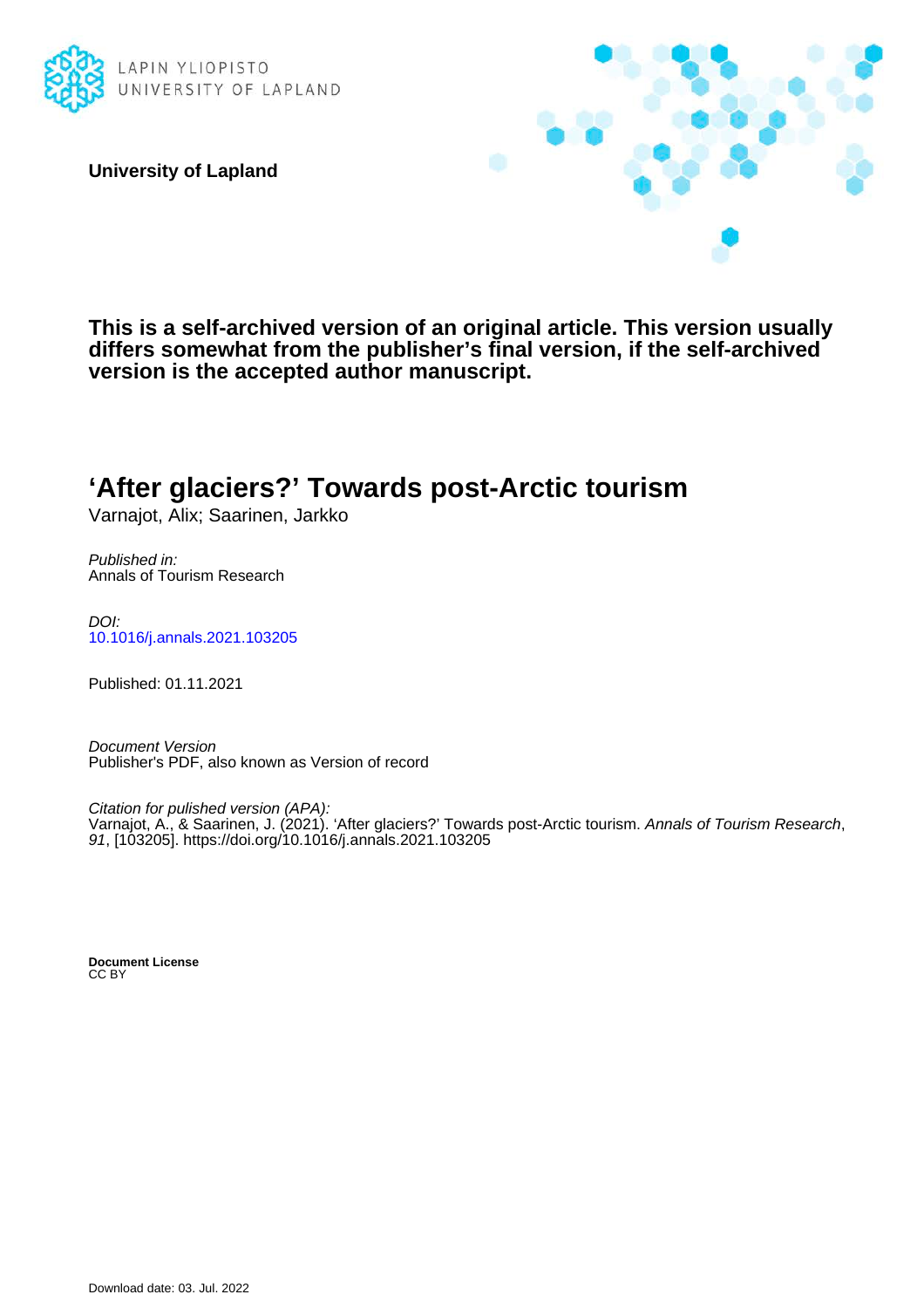# Annals of Tourism Research

journal homepage: [https://www.journals.elsevier.com/annals-of-](https://www.journals.elsevier.com/annals-of-tourism-research)

### Research note

## 'After glaciers?' Towards post-Arctic tourism☆

Alix Varnajot<sup>a,\*</sup>, Jarkko Saarinen b,c,1

<sup>a</sup> Multidimensional Tourism Institute, University of Lapland, Rovaniemi, Finland

**b** Geography Research Unit, University of Oulu, Oulu, Finland

<sup>c</sup> School of Tourism and Hospitality, University of Johannesburg, Johannesburg, South Africa

### article info

Article history: Received 29 January 2021 Received in revised form 23 March 2021 Accepted 26 March 2021 Available online 13 April 2021

Handling editor: Scott Daniel

Keywords: Post-Arctic tourism Last chance tourism Climate change Anthropocene Post-apocalyptic studies

The Arctic attracts millions of people who want to experience its pristine and rough landscapes and iconic wildlife. The region has a long history of tourism, with the first visitors being explorers and wealthy adventurers [\(Hall & Johnston, 1995\)](#page-3-0). Their tales describing wild nature and harsh climatic conditions with freezing temperatures in uncivilised, white and icy landscapes have shaped our imaginaries about the Arctic, along with other popular literature and films (see [White, Morgan, Pritchard, &](#page-3-0) [Heimtun, 2019\)](#page-3-0). These narratives that are mainly created by outsiders to other outsiders define what the Arctic in tourism is all about [\(Fjellestad, 2016;](#page-3-0) [Saarinen & Varnajot, 2019](#page-3-0)). Based on these narratives, the Arctic as a tourism product usually includes activities such as snowmobiling, husky/reindeer sledding, observing the northern lights, ice-fishing and snowshoeing.

These stereotypical elements used and produced in tourism, however, are increasingly challenged by new kinds of narratives, strongly influenced by evolving global climate change impacts ([Hall & Saarinen, 2010](#page-3-0)). For example, in 2019 about 100 Icelanders gathered to hold a funeral for the death of Okjokull, which 'was the first of Iceland's glaciers to disappear because of climate change' [\(Rice, 2019\)](#page-3-0). Such incidents and changes in perspectives concerning the Arctic environment and its future relate to the current discussion on the Anthropocene, which is considered the new geological epoch in which human activity has become the dominant force and influence on climate and the environment on a global scale ([Latour, 2015\)](#page-3-0). The idea of the Anthropocene

Corresponding author.

<https://doi.org/10.1016/j.annals.2021.103205>

0160-7383/© 2021 The Author(s). Published by Elsevier Ltd. This is an open access article under the CC BY license (<http://creativecommons.org/licenses/by/4.0/>).







<sup>☆</sup> Alix Varnajot's research interests include tourism and climate change adaptation, place-making and place representations, and conceptual developments on Arctic tourism geographies.Jarkko Saarinen's research interests include tourism and sustainable development, tourism and climate change adaptation and wilderness studies in peripheral areas of the Arctic and southern African regions.

E-mail addresses: alix.varnajot@ulapland.fi, (A. Varnajot), [jarkko.saarinen@oulu.](jarkko.saarinen@oulu.fi)fi. (J. Saarinen).

<sup>&</sup>lt;sup>1</sup> School of Tourism and Hospitality, University of Johannesburg, South Africa.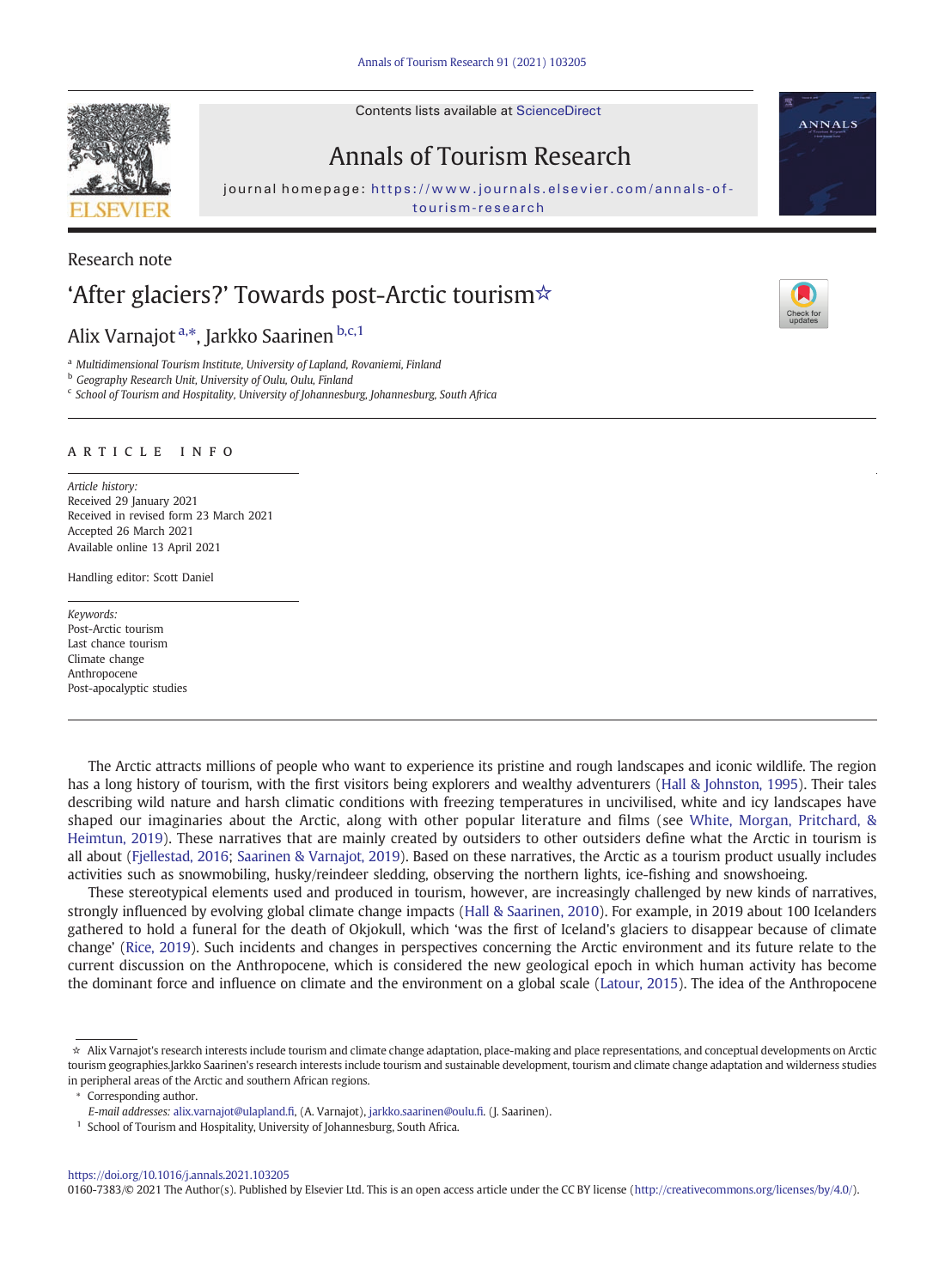reflects the ongoing global and environmental crisis and the earth's limits to growth ([Rockström & Klum, 2012](#page-3-0)), and it connects abstract global processes to regional and local concrete changes.

Due to estimated global climate change, the Arctic is expected to undergo various socio-ecological changes as the region is predicted to warm about two times faster than the global average. This would result in the melting of glaciers and loss of sea ice, for example, which will create major challenges for the existence of the region's ecosystems, wildlife and traditional livelihoods: the very core elements of the current attractiveness of the Arctic in terms of tourism [\(Saarinen & Varnajot, 2019](#page-3-0)). This has made some scholars think of the Arctic as a destination for so-called last chance tourism ([Lemelin et al., 2010](#page-3-0)). The last chance tourism idea originates from novelist Douglas Adams and zoologist Mark Carwardine's BBC radio documentary series and resulting book 'Last Chance to See' ([Adams & Carwardine, 1990](#page-3-0)), which were based on a search for various animal species that were on the edge of extinction. In tourism it refers to markets focusing on experiencing and witnessing a place or species before they disappear [\(Palma et al., 2019](#page-3-0)), such as the Great Barrier Reef, the Arctic's glaciers and polar bears.

As key tourist attraction elements of the Arctic may disappear in the foreseeable future, they need to be seen before they do. From this perspective, last chance tourism has been interpreted as an opportunity for Arctic communities to attract visitors in the coming decades (see [Lundmark, Müller, & Bohn, 2020](#page-3-0)). Over the longer term, however, this raises interesting questions about what will happen to Arctic tourism after the last chances to see these things have gone, and what would this resulting 'post-Arctic' tourism be? The aim of this research note is to introduce and discuss the idea of post-Arctic tourism. We will do this by using a post-apocalyptic studies perspective that is typical for research on literature and films depicting the aftermaths of catastrophes, dystopian futures and (potentially) following societal regeneration (Stiffl[emire, 2017\)](#page-3-0). In the Anthropocene and global warming context, discourses in popular media often indicate that an end – the apocalypse – is upon us [\(Methmann & Rothe, 2012](#page-3-0)).

Climate change is expected to have major negative impacts on snow and ice conditions in the Arctic. Forecasts indicate that these changes will create significant challenges and constraints for the current forms of tourism activities in the region ([Hall &](#page-3-0) [Saarinen, 2021](#page-3-0)). As a result, the future of Arctic tourism has become a concern for the tourism industry, particularly in the European Arctic. Authors like [Denstadli, Jacobsen, and Lohmann \(2011\)](#page-3-0) have discussed how climate variables (temperatures, precipitation, visibility, cloudiness) can influence tourists' preferences and aversions regarding Arctic tourism destinations, and how a destination's attractiveness is highly vulnerable to climate change.

The impacts of the Anthropocene and the warming climate for the Arctic sit in parallel with an apocalyptic process characterised by radical and harmful changes for the conditions of human and environmental systems [\(Mordechai & Eisenberg,](#page-3-0) [2019\)](#page-3-0). In literature, these fundamental changes originate from events such as plagues, volcanic eruptions, conflicts, industrial (nuclear) accidents or climate change [\(Anshelm & Hultman, 2014](#page-3-0)). What follows conceptually is a post-apocalyptic world (system) that has collapsed and is dramatically different from the pre-apocalyptic one. Here, our interest is centred on the question of what would a post-Arctic system be and, especially, what would post-Arctic tourism be when there is no marketable last chance to see glaciers, snow or polar bears.

Obviously, it is very challenging to predict this kind of future system in concrete detail, and this is not the aim here. Conceptually, however, the post-Arctic can be seen as a reference to visions of an apocalyptic aftermath linked to climate change where ice and snow – the cryosphere – have become endangered and eventually extinct. Seas and lakes that used to freeze remain icefree all year round, the Arctic lands have lost their snowy landscapes, and glaciers have melted or retreated. These kinds of visions contrast with the current representations of the Arctic in tourism. Instead, they depict dark post-Arctic tourism destinations in which current tourism practices and imaginaries are challenged and eventually disappear due to the loss of the cryosphere. The early 2018 Christmas season in Finnish Lapland was a foretaste of this: following a mild autumn season, the region faced a lack of snow and coldness, negatively affecting the environmental aesthetics of this 'winter wonderland', which resulted in some leading British tabloids renaming the destination as 'Crapland' and tourists complaining about the darkness of the snowless northern winter ([Varnajot, 2020](#page-3-0)).

According to the United Nations Offi[ce for Disaster Risk Reduction \(2020\)](#page-3-0), climate change represents a slow-onset disaster affecting the Arctic region at different pace in time and space, resulting in the emergence of post-Arctic environments as a process. Thus, the climate change driven apocalypse is a transition that will gradually lead to the post-Arctic situation. The loss of the previous attractiveness and the preceding last-chance-to-see phase in tourism, however, is not automatically the end of the industry, as the post-Arctic may also offer new opportunities for tourism. In addition to generally improved and extended summer season conditions for tourism activities, post-Arctic tourism could utilise similar approaches as dark tourism. Dark tourism refers to 'the presentation and consumption (by visitors) of real and commodified death and disaster sites' ([Foley & Lennon, 1996](#page-3-0), p. 198). Here, based on the environmental disaster caused by climate change, this could showcase 'how it was before' through tourist exhibitions using images and/or virtual reality of the past, for example. Furthermore, this could initiate educational and science tourism and attract visitors who would like to commemorate the loss, just like in Iceland with the Okjokull glacier [\(Hall & Saarinen,](#page-3-0) [2021\)](#page-3-0), which gives an agency to past or still existing natural elements, such as glaciers, by personifying them.

Global climate change exceeding the levels of the 2015 Paris Climate Change Agreement would create very serious natural disasters within the Arctic. However, from the Anthropocene perspective there is nothing natural in this potential process towards the post-Arctic. In tourism, however, this human-driven process can also open up opportunities that could concur with and/or differ from the idea of the post-Arctic being mainly a destination for (limited) dark tourism. A reinvented alternative post-Arctic would call for an active rewriting and reinterpreting of the current meanings of the region in terms of tourism whereby the Arctic was not so dependent on cryospheric winter-based representations and activities in tourism imaginaries. This contrasts with the current 'arctification' process ([Carson, 2020\)](#page-3-0) that is based on a stereotypical production of cryospheric images and places in the north as being the Arctic. Although local tourism actors have been taking advantage of these stereotypical imaginaries, a